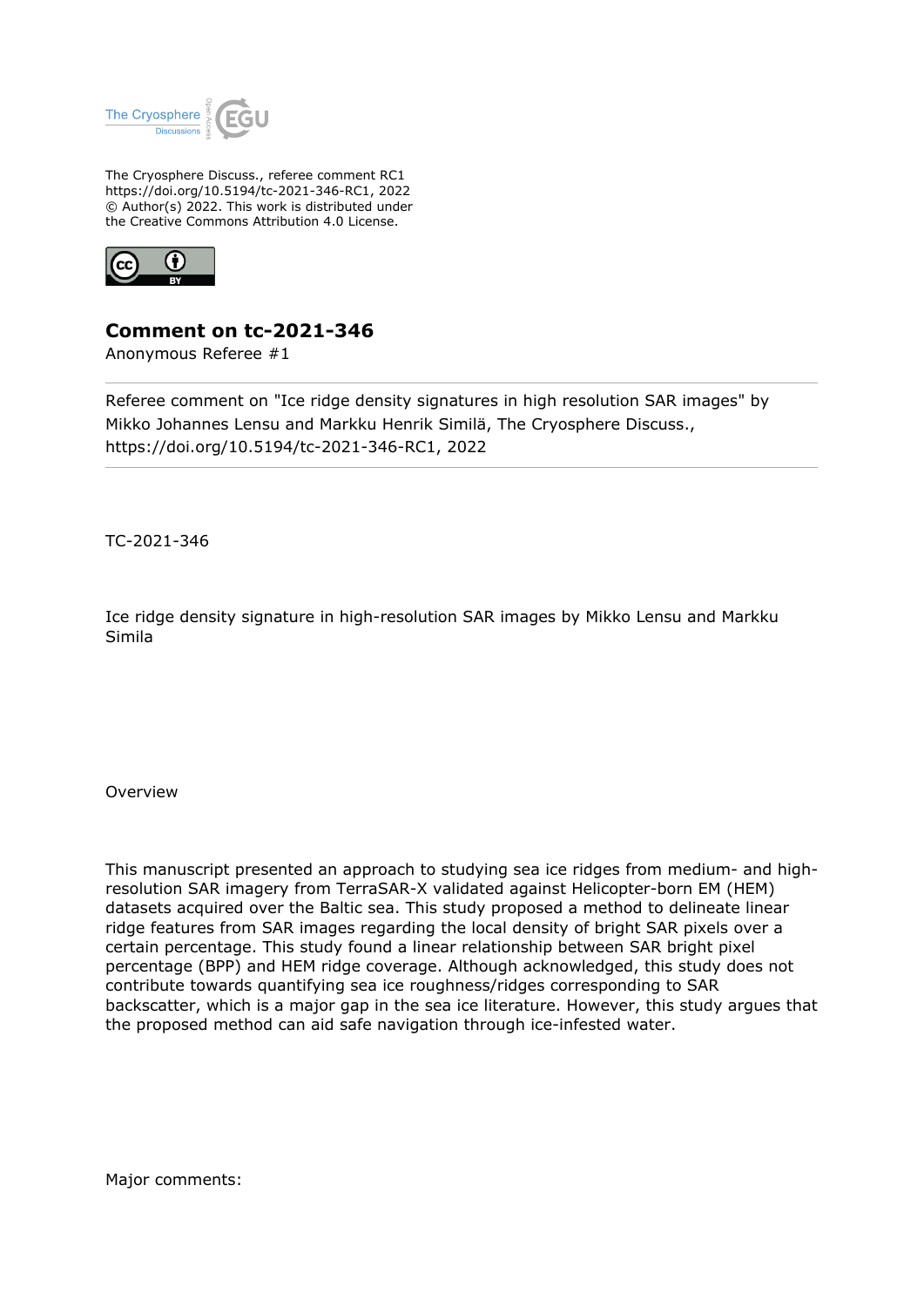The paper provides important details on the subject matter, works of literature, and proposed methodology, supported by necessary figures. My major comments are as follows:

I have a concern regarding the structure of the paper. The paper is comprehensive; however, sections 1-3 can be synthesized well to shorten the length. There are a few very short sentences in the manuscript, which can be added to the previous sentence. Similarly, a few very short paragraphs can be merged with the previous section to keep the flow consistent in the manuscript. Please check and correct this issue throughout the manuscript. At least, section 2 needs to be synthesized to have a better flow of the content, which I find scattered in the current version.

The methods and results are mixed in sections 4-7, making it difficult to follow. I think the authors should separate results and discussion.

When TSX was acquired, the paper motioned the air temperature as -2.3 degrees C. Since the ice was first-year sea ice and the snow had brine, I wondered whether the snow was brine-wetted at the bottom had an impact on X-band backscatter. A sea ice study on Cband SAR imagery reported moist snow at  $-3.1 +/- 1.5$  degrees to have a melt onset signature. Since air temperature was warmer in Baltic during TSX acquisition, how could this affect the SAR statistics presented here?

Minor comments:

Since the manuscript focuses on TSX images, the title should reflect the frequency used in this study. Please include 'X-band' in the title.

If section 7.1 can be considered validation, the title should show that information so that the reader can refer to the section title to find necessary information without going into the details of the text.

Was both the imagery acquired in ascending or descending mode? Please confirm. A mixture of modes can seriously impact SAR backscatter from ridge sail direction.